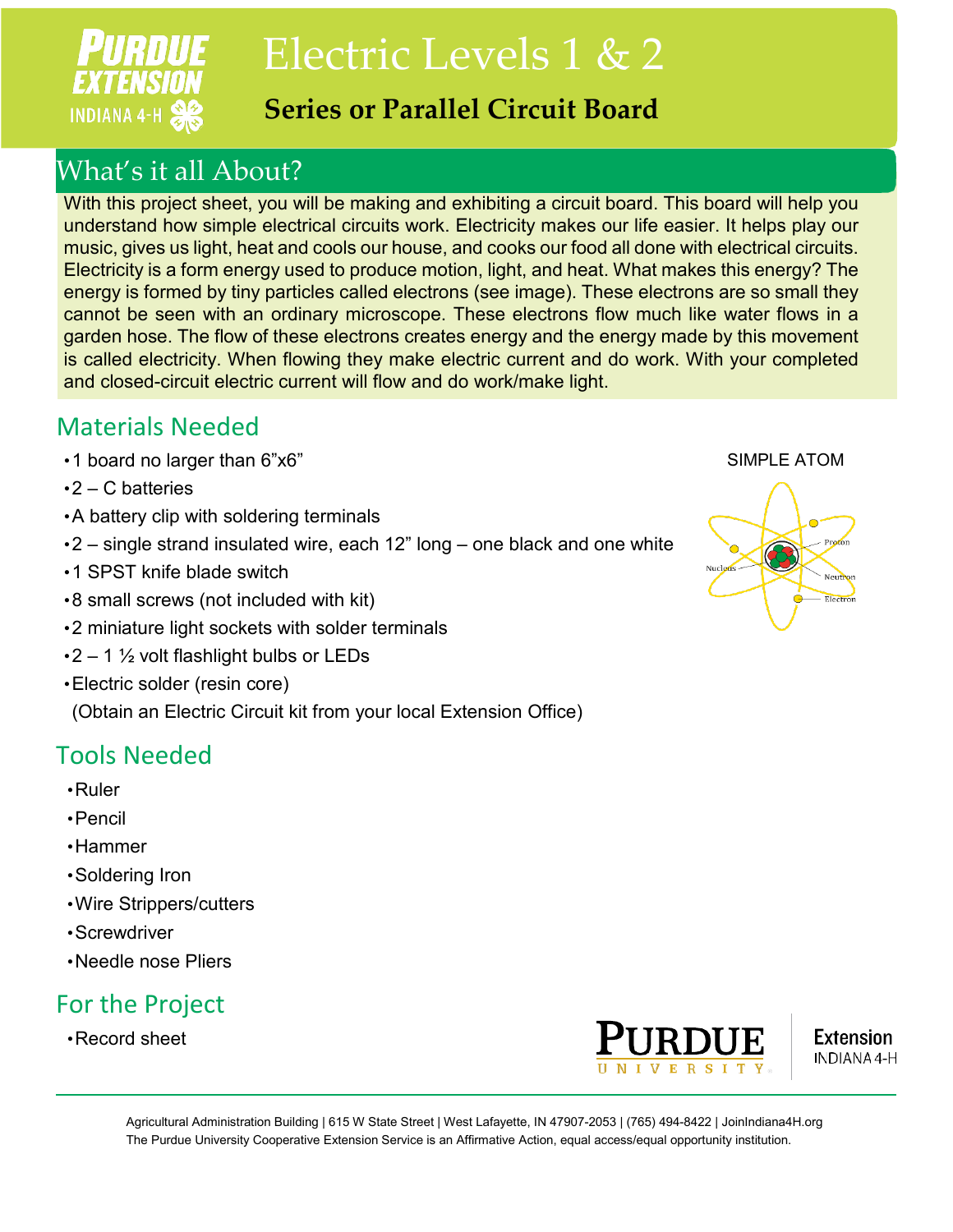•4-H Exhibit Skills and Knowledge Sheet

•Circuit Board labeled as either Series or Parallel Circuit

### Making the Board

- Sand and paint, varnish, or stain your board.
- Lay out the board with a pencil and ruler as indicated in Figure 1 or get creative without changing the wiring.
- Attach the lamp sockets, battery clip, and the single pole switch to the board with small screws. (With some switches, it is easier to attach the black wires to the screw terminals before mounting.)
- Read through the instructions for making both the parallel circuit and series circuit BEFORE you begin, to decide which one you will make.

# **Battery clip and batterie**

### How to Solder

Figure 1. Circuit Board Diagram

To make good, lasting connections to the battery clip and permanent connections in the circuit for your exhibit, you will need to solder the connections. To solder the connections, follow these three steps:

- Be sure all metal-to-metal connections are clean and tight
- Heat the connection by touching the hot solder iron to it and touch the solder to the connections. (be sure to use resin core solder only)
- Let the connections melt the solder. Only a small amount of solder is necessary. A good solder will have a smooth shiny surface.

# Parallel Circuit

- Lay out the circuit path (Figure 2). Use the black wire for the positive side of the circuit (+ end of the battery). With the wire strippers/cutters, carefully remove about ½ inch of insulation from each of the wires.
- Attach a black wire to the positive  $(+)$  terminal  $(A)$  of the battery clip and run this under the screw on the open side (C) of the knife switch. Always wrap wire clockwise around screws. Tighten the screw.
- Attach one black wire under the screw on the knife blade end (D) of the switch, and run to the back terminals  $(G \& I)$  of the lamp sockets  $(E) \& (F)$
- Attach a white wire the front terminal (J) of lamp socket (F) and run it to the front terminal (H) of lamp socket (E). Attach a second white wire to front terminal (H) of lamp socket (E) to the negative (-) terminal of the battery clip (B).
- Close the switch. Both bulbs will light. If they don't check the connections; make sure the contacts and wire are clean and free from corrosion.
- After checking to see if both bulbs light up, solder or firmly attach the wires to the terminals

Now you have a parallel circuit – a closed circuit in which electricity runs all the way from the positive pole of the battery clip to the negative pole. The black wire is the "hot side", because it carries the full battery voltage. Remember, battery current is direct current (DC).